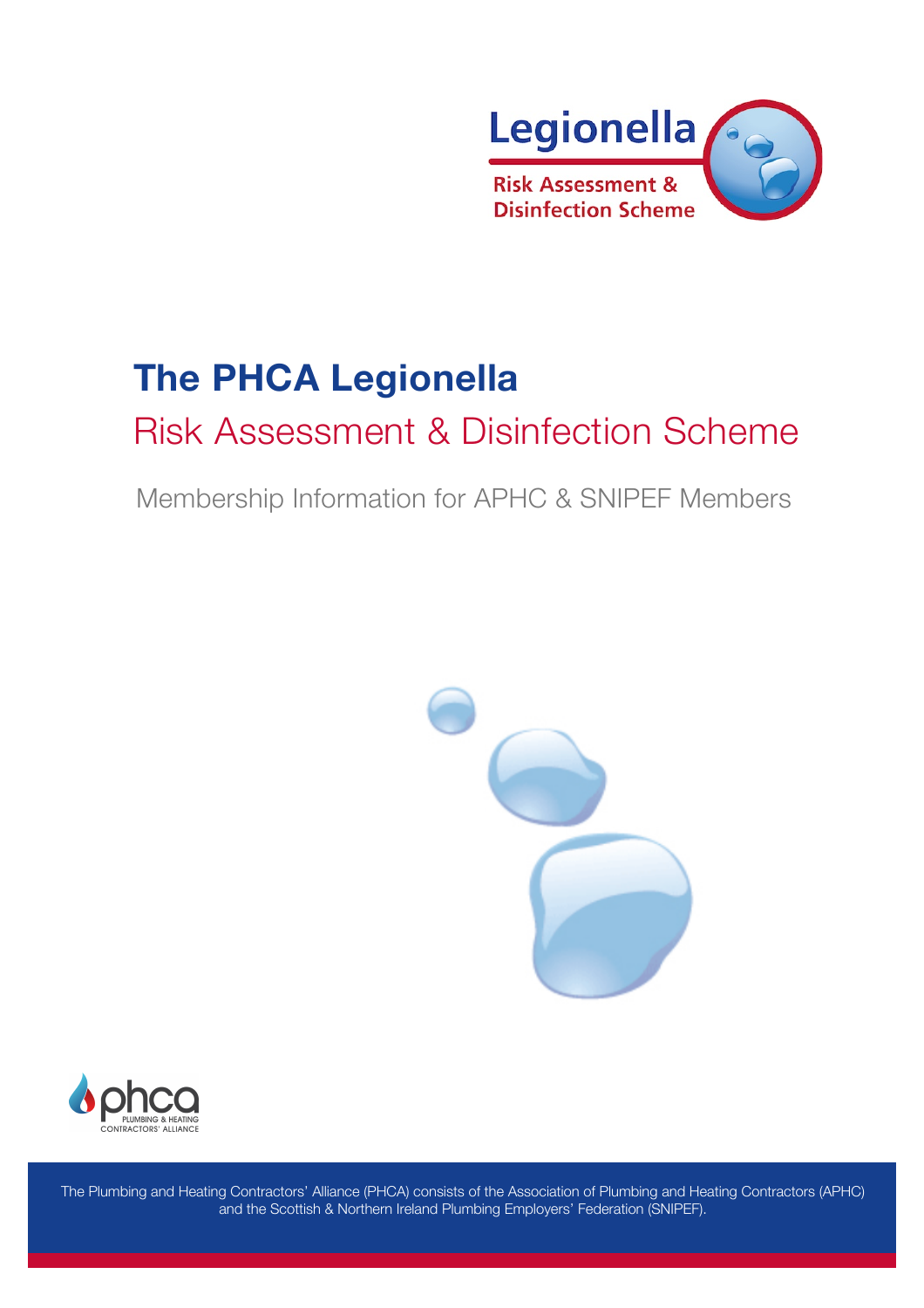#### What is the Legionella Risk Assessment and Disinfection Scheme?

It is a national scheme run by the Association of Plumbing & Heating Contractors (APHC) and the Scottish and Northern Ireland Plumbing Employers' Federation (SNIPEF) which is a means of demonstrating compliance with the Health and Safety Executive's Approved Code of Practice for Legionnaires' disease: *The control of Legionella bacteria in water systems* (L8).

#### What does L8 cover?

All hot and cold water systems within all properties that have a commercial use or public access, regardless of cold water storage size fall under the L8 requirement. This includes residential properties that are let by a private or social housing landlord, care homes, schools, offices, sport facilities and changing rooms along with public buildings.

L8 now relates to systems of all sizes with no limitation on storage capacity. This means that all property types including residential properties that are associated with a business including properties that are let, are required to be subject to assessment of risk for legionella.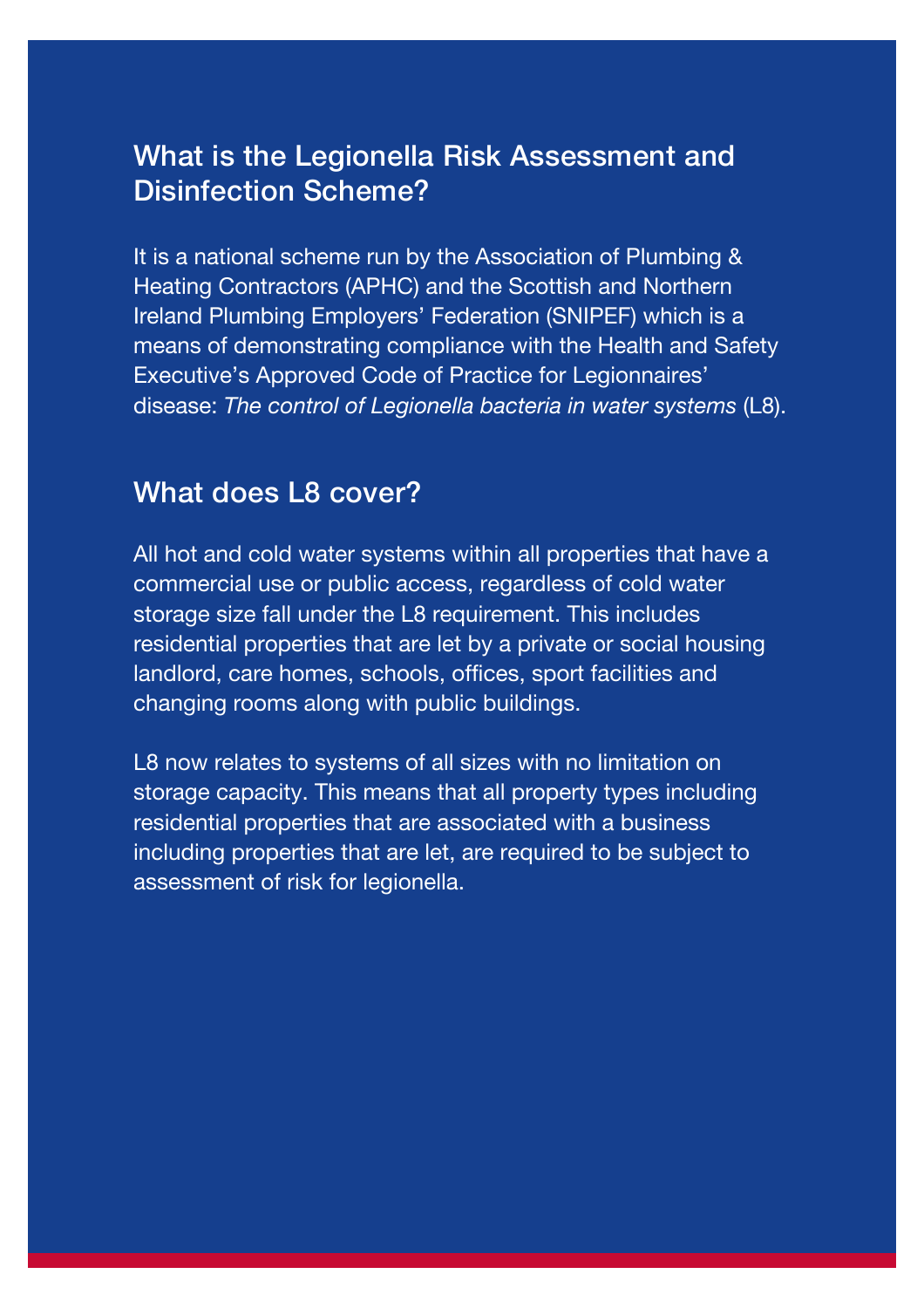#### What are the scheme benefits?

The Legionella Risk Assessment and Disinfection Scheme allows property owners to meet their obligations by sourcing and working with plumbing professionals who meet the scheme's criteria.

Membership demonstrates to property owners that they are dealing with a professional and competent plumber, and plumbers receive recognition for their knowledge and understanding of the risks associated with legionella and that they can implement a risk assessment and carry out remedial action where necessary.

#### How to join

The scheme is open to APHC & SNIPEF members as an extension to their current membership. The scheme itself covers competences to undertake legionella risk assessment and remedial work in residential property.

To belong to the scheme, the business will need to ensure that at least one plumbing operative carrying out this type of work meets the set criteria and abides by the Scheme's Code of Conduct. Further information on the criteria can found at **www.aphc.co.uk/legionella-inspection-scheme.asp** in England & Wales and at **www.legionellacheck.org** for Scotland & Northern Ireland.